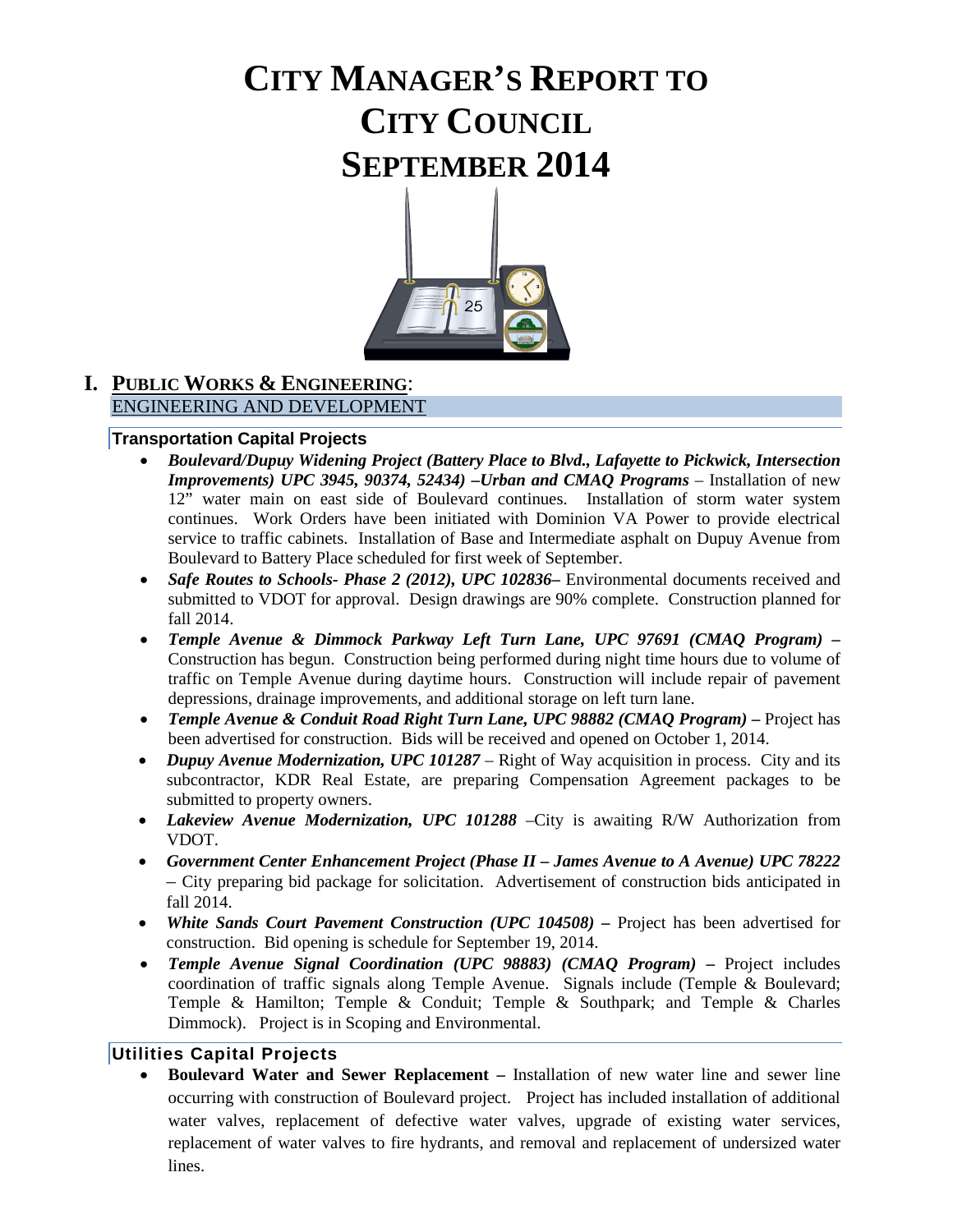# **I. PUBLIC WORKS & ENGINEERING** (CONTINUED):

- **Lakeview Avenue Water and Sewer Replacement**  Design in process.
- **Dupuy Avenue Water and Sewer Replacement**  Design in process.
- **Bruce Avenue Storm Drainage Phase III and Phase IV**  City is anticipating 90% Construction Documents by mid-September 2014. Construction completion expected spring 2016.
- **Snead Avenue Drainage Project** Emergency repair of deteriorated drainage inlet structure at the intersection of Snead Avenue and Ridge Road. Deterioration of structure has created a traffic safety issue by undermining the pavement. Design in process. Construction to begin October 2014.

### **Plan Reviews**

- Received three (3) plans of development for review. (Steak-N-Shake, Kroger R-550, and O'Reilly's Auto Parts).
- **Redevelopment of 401 Temple Avenue (Kroger)** –Kroger Preliminary Plan of Development issued conditional approval at Planning Commission meeting on September 3, 2014.

### **Right-of-Way Permits**

• Issued three (3) permits and closed out one (1) permit.

### **OPERATIONS AND MAINTENANCE**

### **Traffic Operations**

- Replaced/maintained signals, signs, markings and street lighting  $-57$  locations.
- Performed preventative maintenance 4 locations.

### **Vegetation**

- Removed litter from (12) locations, responded to (03) litter miscellaneous/dead animal requests.
- Cut and trimmed grass at (86) locations.
- Trimmed tree/bushes limbs at (02) locations and responded to (03) miscellaneous tree requests.
- City's Contractor trimmed (06) trees, cut/removed (10) trees, grinded (11) stumps at various locations throughout the City and cleaned an alley behind Wakefield Avenue.
- Cut grass, cut roots, graded, raked, cleaned and placed 4 tons of 21a stone on Roslyn Trail off Boulevard near Appomattox River.
- Utilized (02) Community Service Workers for the month.

# **Recycling Center**

• 344 citizens used the Recycling Center to dispose of Category 1 Materials, brush, metal products and other recyclable materials.

# **Storm Water and Drainage**

- Cleaned (69) catch basins,  $(01)$  ditch,  $(04)$  curb and gutters,  $(02)$  drainage pipes,  $(10)$ outfalls/BMPs and responded to (02) miscellaneous drainage requests.
- Repaired a storm sewer pipe at (01) location.
- Concrete Crew repaired/replaced (15) feet of curb and gutter at (02) locations, (16) feet of sidewalk at (02) locations, patched trip hazard/cracks with cement all product at (04) locations, and responded to (01) concrete miscellaneous request.
- Assisted Fire/Police Department with oil spill by placing sand and sweeping starting on Plumtree, Meridian, and Piedmont Avenues to City Limits.
- Street sweeper collected (06) cubic yards of debris from (02) locations.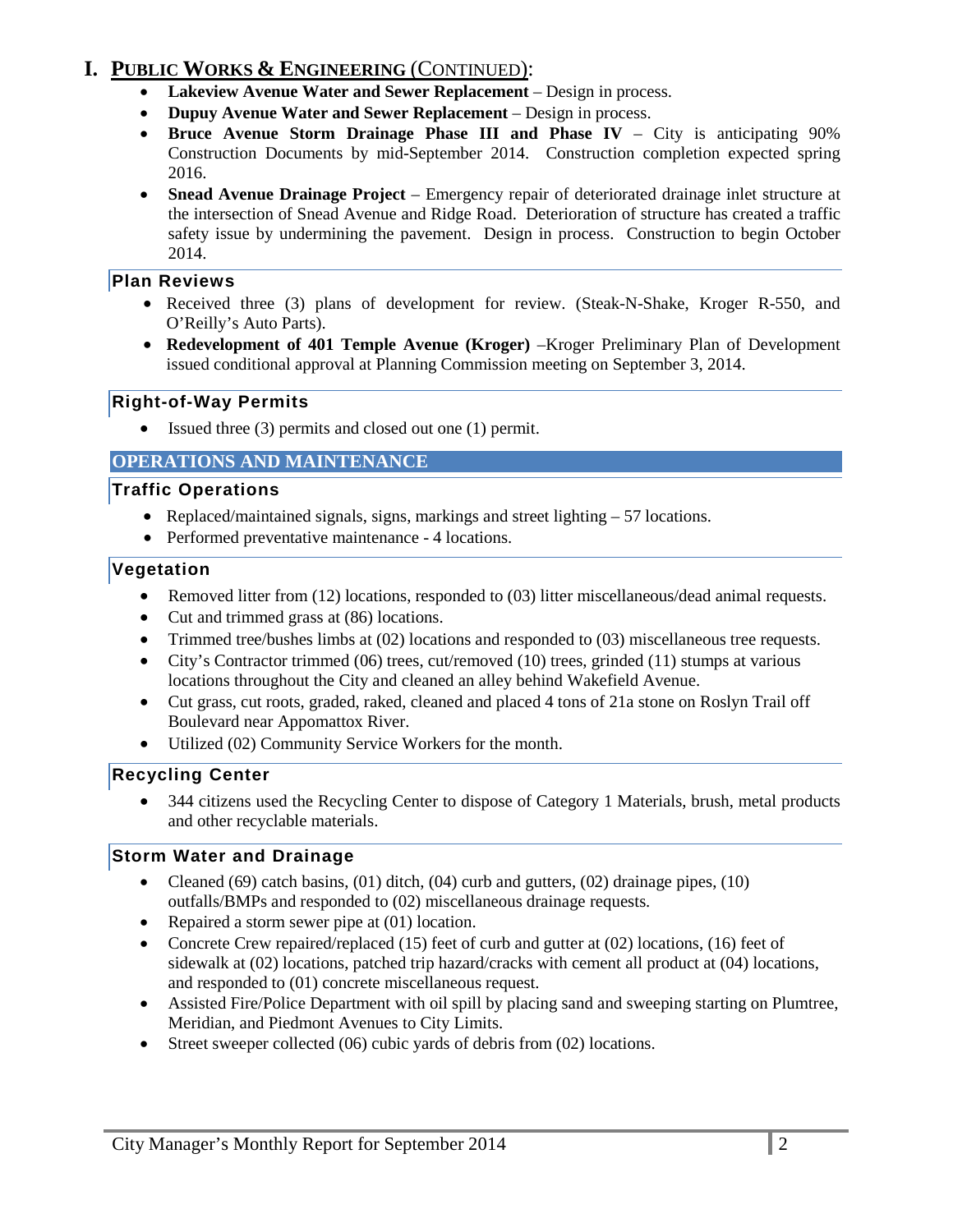# **I. PUBLIC WORKS & ENGINEERING** (CONTINUED):

# **Transportation**

- Placed Asphalt in  $(15)$  potholes,  $(05)$  utility cuts,  $(32)$  low area,  $(01)$  storm sewer cut,  $(02)$  gutter pans/curbs and responded to miscellaneous asphalt request at (01) location.
- Placed gravel in utility cuts at  $(01)$  location, sinkhole at  $(01)$  location and shoulder of the street at (01) location.
- Graded/cleaned alley at (04) locations.
- Cleaned and preformed preventive maintenance/repairs on City's vehicles.

### **Wastewater Utility**

- Responded to (06) sewer backups, flushed sewer line at (01) location, installed (01) cleanout and responded to (06) sewer miscellaneous requests.
- Sprayed for sewer roaches at (01) location.
- Camera sewer main at (01) location.
- Repaired sewer main at (01) location.
- Placed a by-pass pump on Lafayette Avenue due to a sewer line collapsing, until City's contactor can make repairs. Monitor pump, flushed main line and placed detour signs out after hours.
- Continue monitoring all pump stations and methane pump daily*.*
- Cut and trimmed grass around Water Towers and Pump Stations.

### **Water Utility**

- Replaced (34) meters, (01) meter top and responded to (03) water miscellaneous requests.
- Repaired (01) water main, (01) service saddler, replaced/repaired (02) service lines from meter to main and repaired (01) meter leak.
- Cleaned (06) meter boxes.
- Raised meter box at (02) locations.
- Located water service at 801 Boulevard and found a 4" main water line that was not on the map.
- Turned service off at (01) location for leak in house.
- Continued flushing and inspections of Fire Hydrants until October  $22<sup>nd</sup>$ .
- Backflow/Cross Connection Technician conducted (24) surveys, (19) completed, (05) incomplete and assisted with locating water and sewer lines, performed (100) hours.
- Collected weekly routine water samples.
- Collected Lead & Copper Water samples and performed UCMR3 testing.
- Miss Utility locating required (200) man-hours.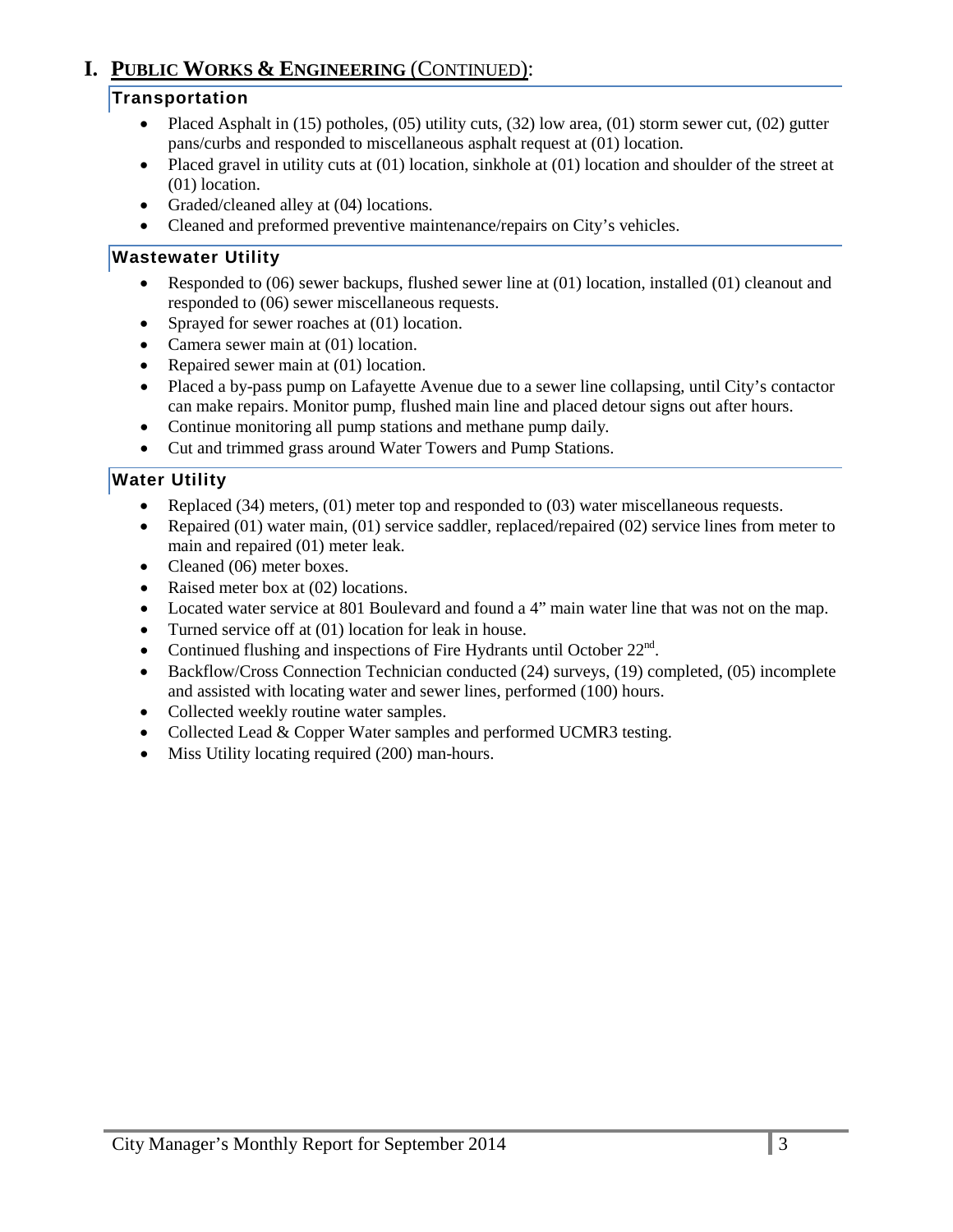|                                  | Month                | <b>YTD</b>              |                                                                 | Month          | <b>YTD</b>                |                                                      | Month          | <b>YTD</b> |
|----------------------------------|----------------------|-------------------------|-----------------------------------------------------------------|----------------|---------------------------|------------------------------------------------------|----------------|------------|
| <b>Code Enforcement</b>          |                      |                         | <b>Building Permits</b>                                         |                |                           | <b>Rental Inspections</b>                            | Phase II       |            |
|                                  |                      |                         |                                                                 |                |                           |                                                      |                |            |
| <b>Tall Grass</b>                |                      |                         | <b>Permits</b>                                                  |                |                           | <b>Total Units Inspected</b>                         | $\overline{0}$ |            |
| Violations                       | 103                  | 345                     |                                                                 |                |                           | <b>SF Dwellings</b>                                  | $\overline{0}$ |            |
| <b>Violations Resolved</b>       | 68                   | 310                     | New Residential                                                 |                | 9                         | <b>Duplex</b>                                        | $\Omega$       |            |
| <b>Contractor Properties Cut</b> | 15                   | 42                      | Cost                                                            | \$525,000      | -\$<br>1,318,000          | Apartments                                           | $\overline{0}$ |            |
| <b>Total Inspections</b>         | 206                  | 448                     |                                                                 |                |                           |                                                      |                |            |
|                                  |                      |                         | <b>Residential Additions</b>                                    | $\overline{7}$ | 51                        | First Inspection                                     |                |            |
| <b>Inoperable Motor Vehicles</b> |                      |                         |                                                                 |                |                           | Passed                                               | $\overline{0}$ |            |
| Violations                       | 7                    | 36                      | Demolitions                                                     | $\overline{0}$ | $\overline{1}$            | Failed                                               | $\overline{0}$ |            |
| <b>Violations Resolved</b>       | $\overline{0}$       | 29                      |                                                                 |                |                           |                                                      |                |            |
| Vehicles Towed                   | $\overline{0}$       | $\overline{4}$          | Commercial                                                      |                | 50                        | Second Inspection                                    |                |            |
| <b>Total Inspections</b>         | 14                   | 173                     | Cost                                                            | \$360,000      | $\mathsf{S}$<br>3,675,056 | Passed                                               | $\overline{0}$ |            |
|                                  |                      |                         |                                                                 |                |                           | Failed                                               | $\overline{0}$ |            |
| <b>Building Code</b>             |                      |                         | Plumbing                                                        | 13             | 85                        |                                                      |                |            |
| Violations                       | $\overline{2}$       | 55                      |                                                                 |                |                           | 4 year Certif Issued                                 | $\overline{0}$ |            |
| <b>Violations Resolved</b>       | $\overline{0}$       | 21                      | Electrical                                                      | 16             | 132                       |                                                      |                |            |
| <b>Total Inspections</b>         | $\overline{4}$       | 115                     |                                                                 |                |                           | <b>Apartment Complexes</b>                           | $\overline{0}$ |            |
|                                  |                      |                         | Mechanical                                                      | $7\overline{}$ | 55                        | No of Units Certified                                | $\overline{0}$ | 205        |
| <b>Property Maintenance</b>      |                      |                         |                                                                 |                |                           |                                                      |                |            |
| Violations                       | 16                   | 83                      | <b>Swimming Pool</b>                                            | $\overline{0}$ | 8                         | <b>TOTAL INSPECTIONS</b>                             | $\mathbf{0}$   |            |
|                                  |                      |                         |                                                                 |                |                           |                                                      |                |            |
| <b>Violations Resolved</b>       | $\overline{0}$<br>32 | 50<br>262               |                                                                 |                | 13                        |                                                      |                |            |
| <b>Total Inspections</b>         |                      |                         | Fence                                                           | $\overline{2}$ |                           |                                                      |                |            |
|                                  |                      |                         |                                                                 |                |                           | <b>Programs &amp; Projects</b>                       |                |            |
| <b>House Numbers</b>             |                      |                         | Signs                                                           | $7\overline{}$ | 73                        |                                                      |                |            |
| Violations                       | $\overline{0}$       | 10                      | Delta Bus Co - 1412 Boulevard                                   |                |                           | <b>Emergency Home Repair(CDBG)</b>                   |                |            |
| <b>Violations Resolved</b>       | $\overline{0}$       | 10                      | Supercuts - 3107 Boulevard                                      |                |                           | Five applications have been selected to receive      |                |            |
| <b>Total Inspections</b>         | $\overline{0}$       | 34                      | Kick Stars Martial Arts - 8 Dunlop Village Shopping Center      |                |                           | the grant and site visits have begun                 |                |            |
|                                  |                      |                         | Rawlings Learning & Testing Center - 579 Southpark Boulevard    |                |                           | Three others have been placed on the wait list       |                |            |
| <b>Zoning</b>                    |                      |                         | Callaborative Arthritis Care (2 signs) - 300A Temple Lake Drive |                |                           | Projects out to bid in October                       |                |            |
| Violations                       | 15                   | 123                     | Vogue Flowers - 88 Dunlop Village                               |                |                           |                                                      |                |            |
| <b>Violations Resolved</b>       | $\overline{0}$       | 99                      |                                                                 |                |                           |                                                      |                |            |
| <b>Total Inspections</b>         | 30                   | 224                     |                                                                 |                |                           | <b>Appomattox River Greenway Trail</b>               |                |            |
|                                  |                      |                         |                                                                 |                |                           | Phase 3 - Basically complete - punch list            |                |            |
| <b>Signs</b>                     |                      |                         |                                                                 |                |                           | and ramp repairs still need to be finalized          |                |            |
| Violations                       | 9                    | 53                      |                                                                 |                |                           | Ribbon Cutting 10-16-14                              |                |            |
| <b>Violations Resolved</b>       | $\mathbf{1}$         | 43                      |                                                                 |                |                           |                                                      |                |            |
| <b>Total Inspections</b>         | $\overline{9}$       | 62                      |                                                                 |                |                           | Phase 4 - City & VDOT review of 50% plans            |                |            |
|                                  |                      |                         |                                                                 |                |                           | completed - 90% design underway                      |                |            |
| <b>Grafitti</b>                  |                      |                         |                                                                 |                |                           |                                                      |                |            |
| Violations                       | $\overline{0}$       | 15                      |                                                                 |                |                           | Phase 5 - MAP 21 grant applications being prepared   |                |            |
| <b>Violations Resolved</b>       | $\overline{0}$       | 15                      |                                                                 |                |                           |                                                      |                |            |
| <b>Total Insections</b>          | $\overline{0}$       | 46                      |                                                                 |                |                           | <b>Violet Bank Historic District</b>                 |                |            |
|                                  |                      |                         |                                                                 |                |                           |                                                      |                |            |
|                                  |                      |                         | <b>TOTAL PERMITS</b>                                            | 57             |                           | The state budget issues have been resolved and the   |                |            |
| <b>Other/Miscellaneous</b>       |                      |                         |                                                                 |                | 477                       | RFP to hire a consultant to write the nomination     |                |            |
| Violations                       | $\overline{0}$       | $\overline{3}$          |                                                                 |                |                           | for the Violet Bank Historic District has been       |                |            |
| <b>Violations Resolved</b>       | $\overline{0}$       | $\overline{\mathbf{3}}$ |                                                                 |                |                           | approved. A timeframe has not been determined.       |                |            |
| <b>Total Insections</b>          | $\overline{0}$       | $\overline{9}$          | <b>Building Inspections</b>                                     |                |                           | <b>Safe Routes to School</b>                         |                |            |
|                                  |                      |                         |                                                                 |                |                           | Decided not to pursue for 2015 due to major drainage |                |            |
| <b>TOTAL INSPECTIONS</b>         | 295                  | 1373                    | Residential                                                     | 98             | 687                       | issues in the area and lack of good locations for    |                |            |
|                                  |                      |                         |                                                                 |                |                           | sidewalks that would serve Lakeview Elementary.      |                |            |
|                                  |                      |                         | Commercial                                                      | 30             | 1156                      | <b>Comprehensive Plan Update</b>                     |                |            |
|                                  |                      |                         |                                                                 |                |                           | Implementation schedule tabled by Planning           |                |            |
|                                  |                      |                         | <b>Other Activities</b>                                         |                |                           | Commission until after Council acts on Plan.         |                |            |
|                                  |                      |                         | Water Shut Off letters                                          | 3              | 17                        | Council discussion scheduled for 11-14-14.           |                |            |
|                                  |                      |                         |                                                                 |                |                           |                                                      |                |            |
|                                  |                      |                         | Court Cases                                                     | $\overline{0}$ | 3                         |                                                      |                |            |
|                                  |                      |                         |                                                                 |                |                           |                                                      |                |            |
|                                  |                      |                         | <b>TOTAL INSPECTIONS</b>                                        | 131            | 1863                      |                                                      |                |            |
|                                  |                      |                         |                                                                 |                |                           | <b>GRAND TOTAL</b>                                   |                |            |
|                                  |                      |                         |                                                                 |                |                           |                                                      |                |            |
|                                  |                      |                         |                                                                 |                |                           | <b>INSPECTIONS</b>                                   | 426            | 3324       |
|                                  |                      |                         |                                                                 |                |                           |                                                      |                |            |
|                                  |                      |                         |                                                                 |                |                           |                                                      |                |            |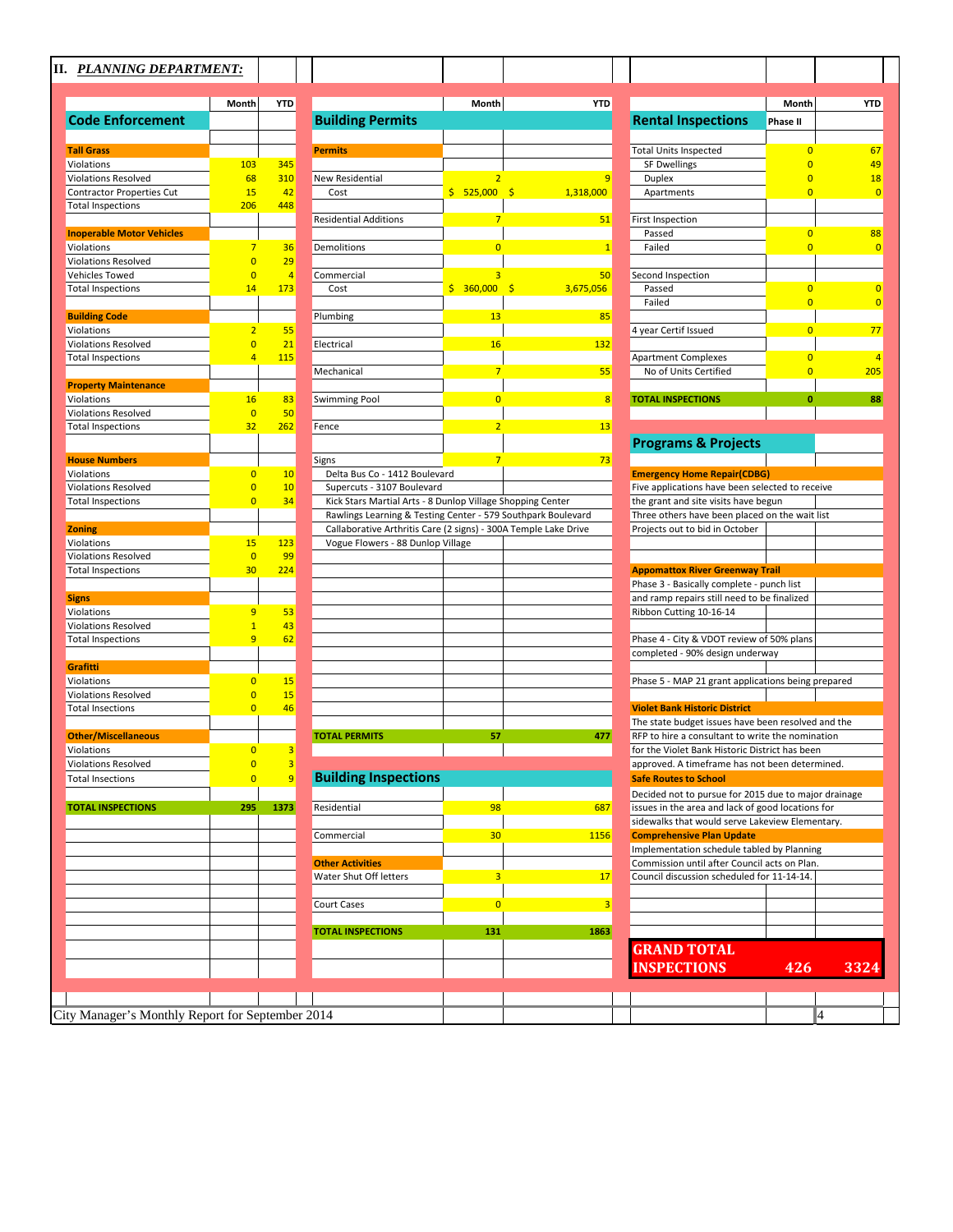# **II. PLANNING DEPARTMENT** (CONTINUED):

| <b>Tall Grass Report</b>    |              | 2014 |      |          |     |             |       |
|-----------------------------|--------------|------|------|----------|-----|-------------|-------|
|                             | April        | May  | June | July Aug |     | <b>Sept</b> | Total |
| Violations                  | 33           | 50   | 42   | 17       | 82  | 103         | 327   |
| Violations resolved         | 33           | 50   | 42   | 17       | 82  | 63          | 287   |
| <b>Contractor Grass Cut</b> | $\mathbf{0}$ | 6    | 3    | 3        | 15  | 15          | 42    |
| <b>Total Inspections</b>    | 50           | 74   | 78   | 62       | 164 | <b>206</b>  | 634   |

|                             |       | 2013 |                    |        |     |     |       |
|-----------------------------|-------|------|--------------------|--------|-----|-----|-------|
|                             | April | May  | June July Aug Sept |        |     |     | Total |
| Violations                  | 24    | 179  |                    | 78 259 | 78  | 73  | 691   |
| Violations resolved         | 24    | 64   | 23                 | 167    | 39  | 63  | 628   |
| <b>Contractor Grass Cut</b> |       | 13   | 10                 | 18     | 10  | 10  | 51    |
| Total Inspections           | 25    | 251  | 156                | 426    | 156 | 156 | 1170  |

|                             |         | 2012 |                    |       |     |    |       |
|-----------------------------|---------|------|--------------------|-------|-----|----|-------|
|                             | April   | May  | June July Aug Sept |       |     |    | Total |
| <b>Violations</b>           | 93      | 66   |                    | 41 52 | 79  | 38 | 369   |
| Violations resolved         | 50      | 59   | 28                 | 34    | 37  | 31 | 338   |
| <b>Contractor Grass Cut</b> | no data |      |                    |       |     |    |       |
| <b>Total Inspections</b>    | 143     | 108  | 91                 | 98    | 107 | 59 | 606   |
|                             |         |      |                    |       |     |    |       |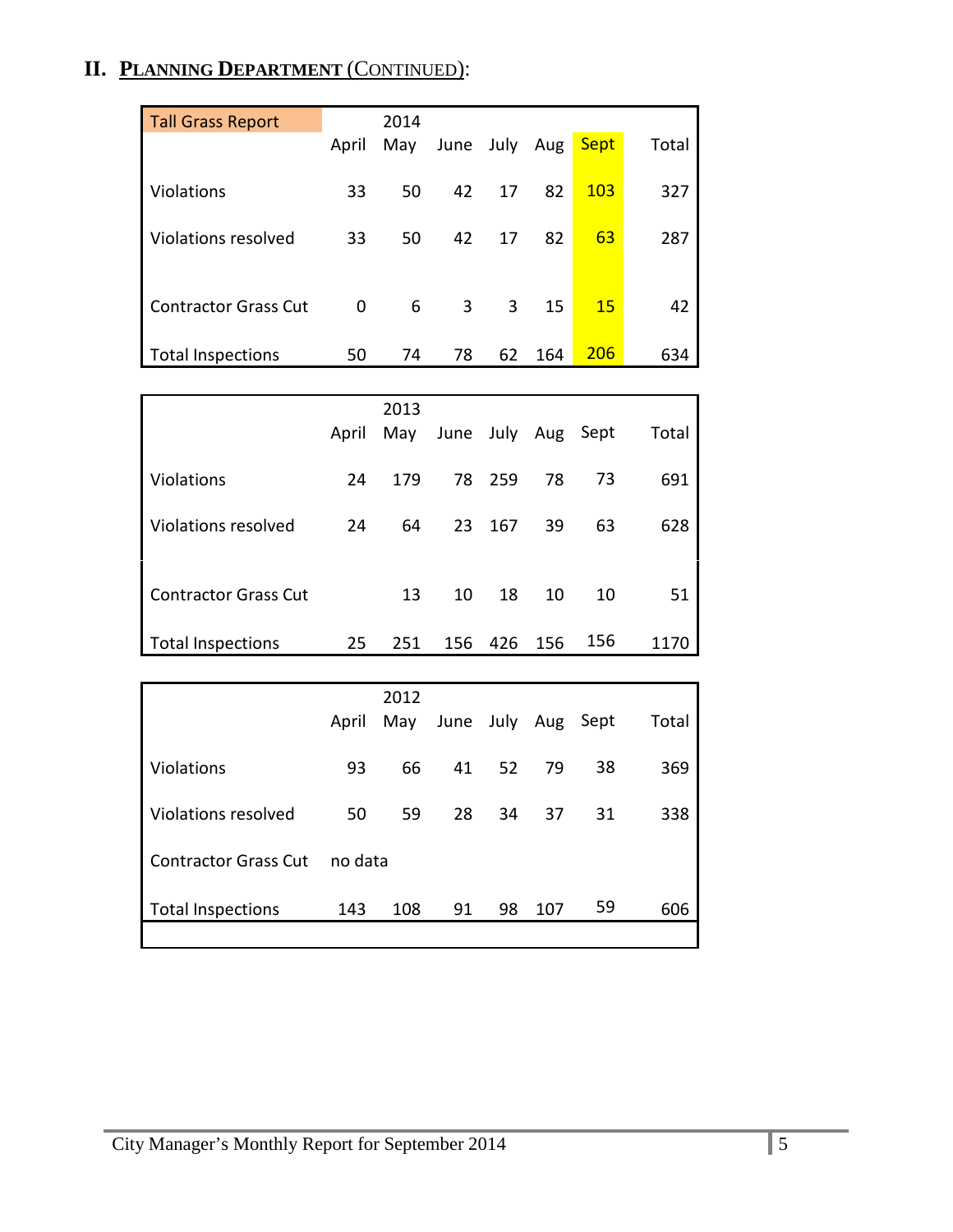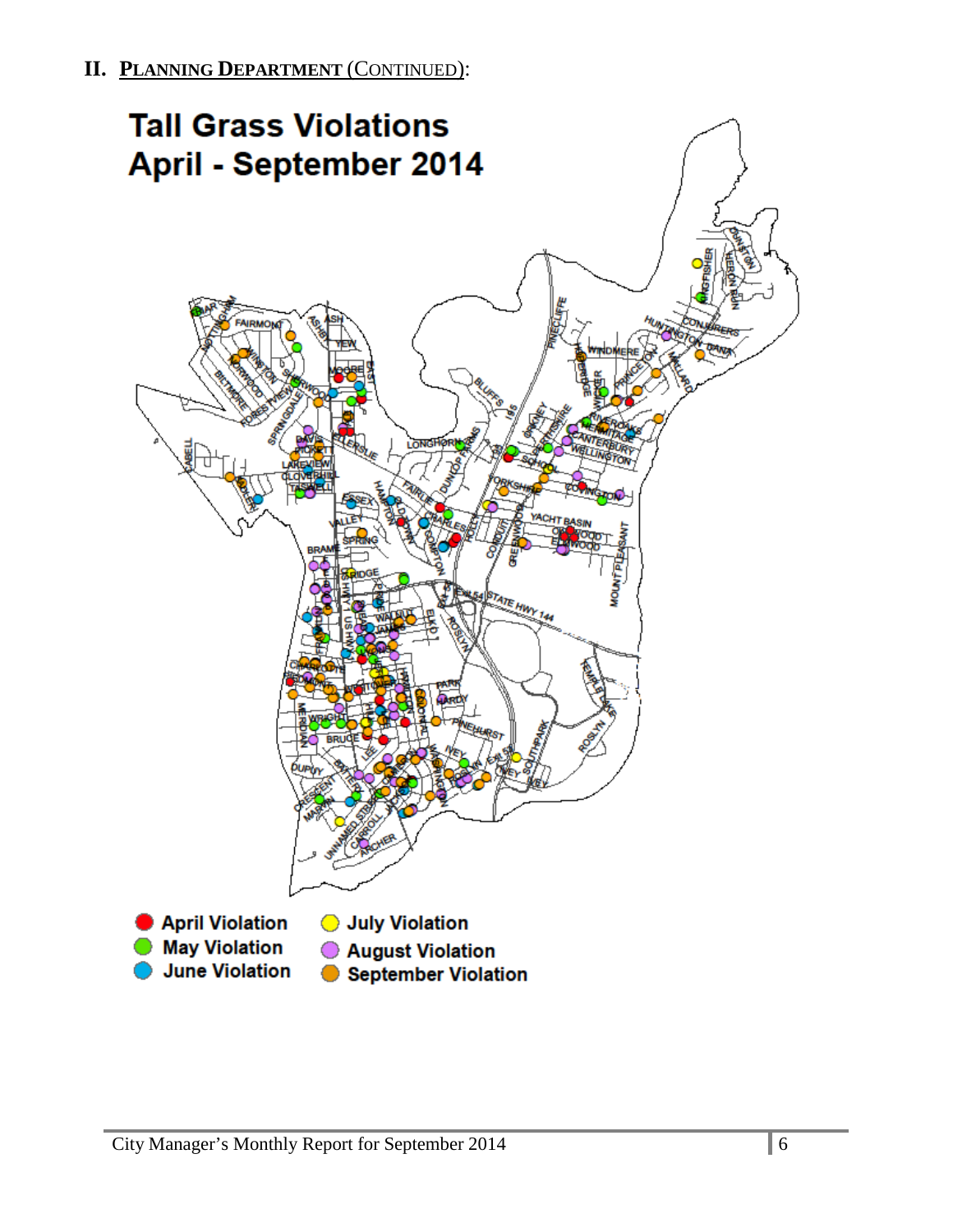# **III. ECONOMIC DEVELOPMENT DEPARTMENT:**



|      | <b>Colonial Heights city</b> | <b>Virginia</b> | <b>United States</b> |
|------|------------------------------|-----------------|----------------------|
| 2003 | 4.5%                         | 4.1%            | 6.0%                 |
| 2004 | 4.0%                         | 3.7%            | 5.5%                 |
| 2005 | 4.1%                         | 3.5%            | 5.1%                 |
| 2006 | 3.2%                         | 3.0%            | 4.6%                 |
| 2007 | 3.3%                         | 3.1%            | 4.6%                 |
| 2008 | 4.4%                         | 4.0%            | 5.8%                 |
| 2009 | 8.2%                         | 7.0%            | 9.3%                 |
| 2010 | 7.9%                         | 7.1%            | 9.6%                 |
| 2011 | 7.1%                         | 6.4%            | 8.9%                 |
| 2012 | 6.5%                         | 5.9%            | 8.1%                 |
| 2013 | 6.0%                         | 5.5%            | 7.4%                 |
|      |                              |                 |                      |

# **Labor Force, Employment and Unemployment for Colonial Heights city in August, 2014**

The table below shows the monthly not seasonally adjusted Labor Force, Employment and Unemployment data for Colonial Heights city in August, 2014.

| Labor Force Employed Unemployed |       |     | <b>Unemployment Rate</b> | <b>Preliminary</b> |
|---------------------------------|-------|-----|--------------------------|--------------------|
| 9.173                           | 8.626 | 547 | $6.0\%$                  | No                 |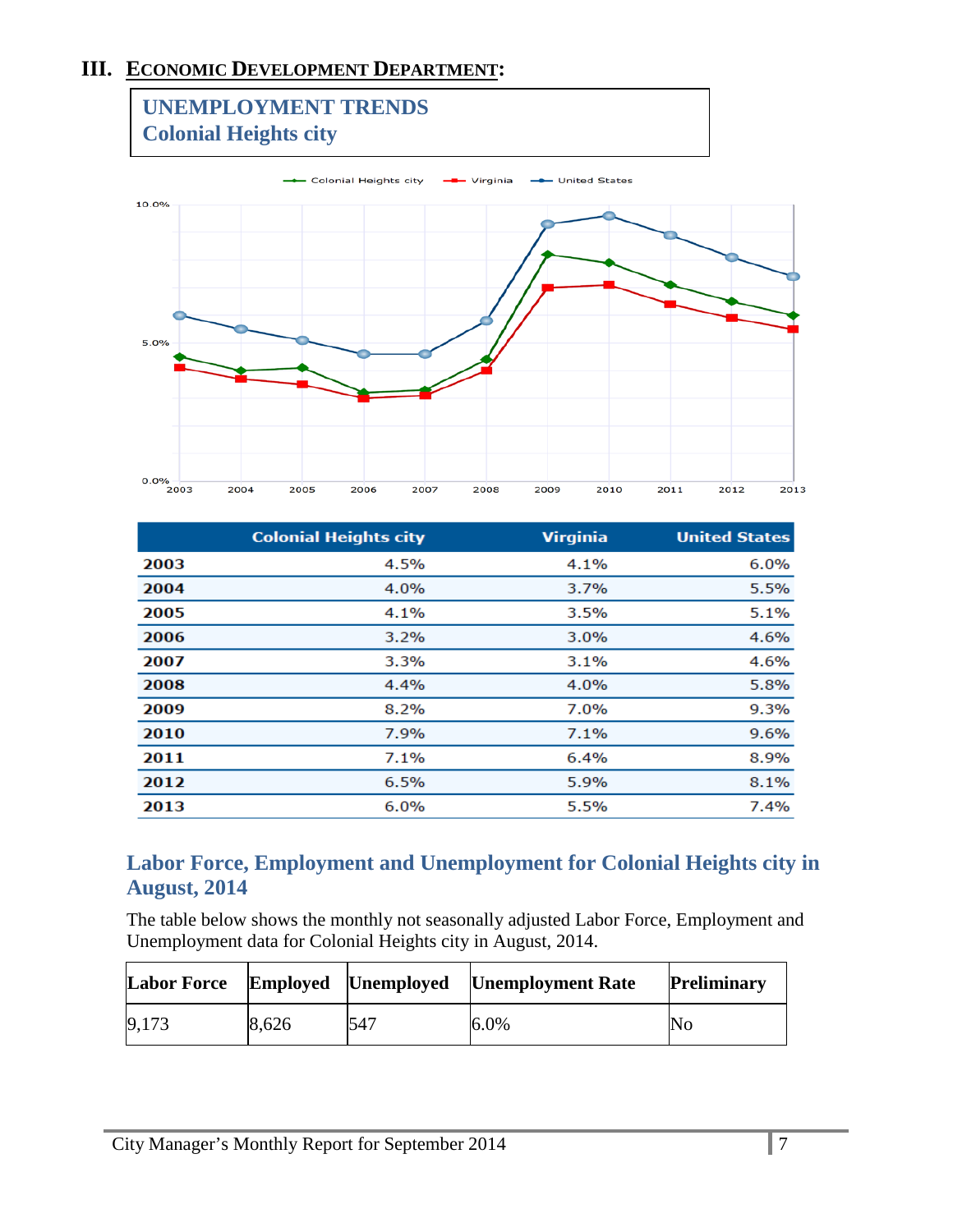# **III. ECONOMIC DEVELOPMENT DEPARTMENT** (CONTINUED):

# **Prospect Activity**

| Direct Requests for Information: |  |
|----------------------------------|--|
| Sites/Bldgs. Submitted:          |  |
| <b>Active Projects:</b>          |  |

• These numbers do no reflect projects already underway such as Aldi, Steak n' Shake, etc.

# **Business Visits**

Virginia Community Bank Presidential Mortgage Group REDC Communiy Capial Group

# **IV. POLICE DEPARTMENT:**

- $\checkmark$  Our officers responded to 3,858 calls for service during the month of September, 2014. During the same month last year, we responded to 3,257 calls for service—an 18% increase. We had no reported robberies this month, and two were reported in September of 2013— a 100% decrease. There were no reported aggravated assaults this September, while two (2) were reported during the month of September, 2013—a 100% decrease. We had five (5) reported burglaries in September, 2014, compared with six (6) reported during the month of September, 2013—a 17% increase. There were 91 Part I, or serious, crimes reported to the Colonial Heights Police Department in September, 2014. Fifty-five (55) of those, or 65%, have been cleared. Specific percentages for the Part I crimes and arrests are available upon request.
- $\checkmark$  The month of September was an outstanding month. Even though the calls for service increased, there was a decrease in the more serious (Part I) types of calls.
- $\checkmark$  We are excited to report that we had the opportunity to recognize one of our own at the MADD (Mothers Against Drunk Driving) Awards ceremony in Richmond. Officer Robert Simmons took home top honors for having the most impaired driving arrests in the entire Richmond area. Even though our department has always been known for its stance on drunk driving and the number of arrests we make, this was the first time that one of our officers led the area in arrests. We are very proud of Officer Simmons and his accomplishments in 2013, and he is off to an even better 2014.
- $\checkmark$  This past month, we received welcome news that our request for body-worn cameras was approved and supported by City Council. We feel this will service our community in a most positive manner. We are also endeavoring to add a tracking canine to our department and are welcoming donations from the community to accomplish this goal, further enhancing the services that we offer.
- $\checkmark$  We currently have one position open within the department, as we received a school resource officer grant over the summer. Advertising will begin this month to fill the position. Consideration is being given to possibly just sending someone to the police academy. We are also excited to report that Officer Rodney Woodson has returned from his military obligations. He has hit the ground running and we are all better for it.
- $\checkmark$  Last but not least, we are looking to take advantage of Glock's weapon replacement program offered to police agencies. We have several handguns that are eligible for replacement and have made arrangements to possibly trade seized handguns, along with our used handguns, for new ones. Updates on this will follow.
- Our **Operations Bureau**, commanded by Capt. Keith Early, reports a solid month from both Uniform Patrol and the Special Operations Unit:
	- Officer Robert Simmons represented our department at the M.A.D.D. awards for having the highest number of impaired driving arrests in our agency. However, the biggest surprise was his having the most arrests for the entire area.
	- With respect to the M.A.D.D. awards Sgt. Robert Helms is at 499 DUI arrests. We will formally recognize him once he gets his 500<sup>th</sup> impaired driving arrest.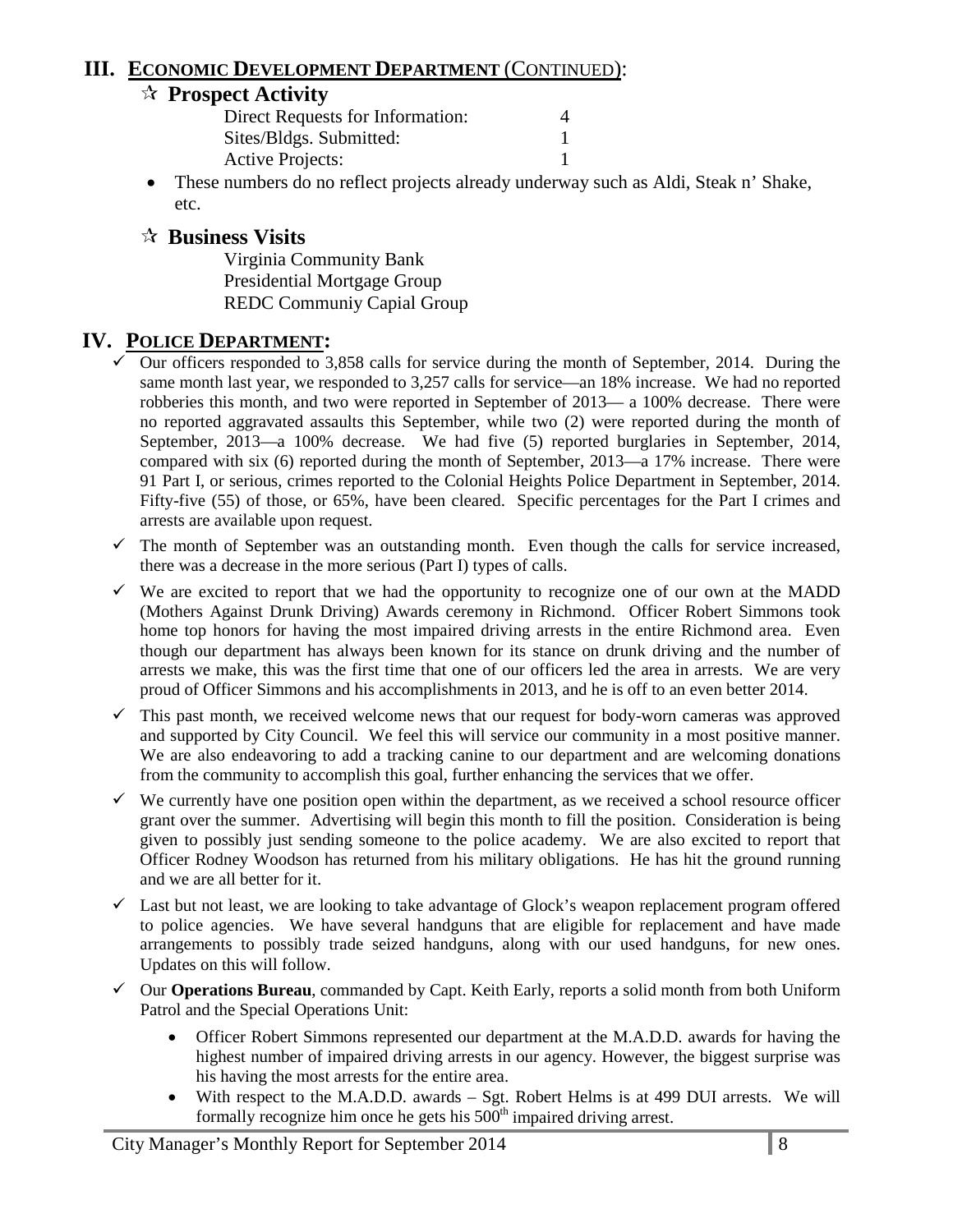# **IV. POLICE DEPARTMENT** (CONTINUED):

- Career Officer Jeff Santini conducted three extraditions during September from New Jersey, New York and Pennsylvania.
- Preparations are being made to increase our Auxiliary Police force. Applications are being compiled in-house and background investigations will follow.
- We are most proud to announce that Auxiliary Sergeant Scott Young has been promoted to the rank of lieutenant, and Auxiliary Officer Richard Hubbell has been promoted to sergeant.
- Our Animal Control staff continues to network with surrounding rescue groups in finding homes for both dogs and cats that are in need.
- Our Auxiliary and Sentinel volunteers contributed 216 hours of service during the month of September, 2014. The majority came from the September football games and walks/races.
- $\checkmark$  Our Special Operations Unit, led by Lt. Dann Ferguson, was in a transition period as changes and new training were on the forefront. The unit was very active as they initiated 37 new cases, with 17 of those strictly for narcotics violations. They also issued 30 traffic summonses, obtained 30 felony warrants, 33 misdemeanor warrants and served four (4) outstanding warrants. Overall, the unit made 17 narcotics-related arrests and six (6) for weapon violations.
- The unit also renewed all of our Trespassing Enforcement Authorization agreements with various businesses and private property entities. Emphasis has been on the private property of Roslyn Farms for the Food Bank. They are also looking to post the old Walgreen's property as "no trespassing". That area has kept patrol units busy on the weekends with trespassers who continue to make unnecessary noise and litter on the site.
- The **Law Enforcement Services Bureau**, commanded by Capt. Wayne Newsome, also reported his division as being very busy. Highlights from their reported activities are as follows:
	- Many police personnel participated in "Community Helpers Day" at Tussing Elementary.
	- Sgt. Long assisted with a "mock" accreditation in Brunswick County.
	- Master Officer Sophie Benkendorf assisted Career Officer Jeff Santini with the extradition of a female prisoner from New Jersey.
	- At our *Drug Take-Back* event, over 217 pounds of unwanted and unused medication was taken in to be destroyed.
	- All three School Resource Officers reported very busy starts to the school year, meeting new students and teachers, making residency checks, conducting security checks, and testing alarms.
	- Grants continuing to be managed include three Department of Criminal Justice Services School Resource Officer grants; the 2014 DMV Highway Safety Grant; and a 2014 DCJS Local Law Enforcement Block (LLEBG) Grant.
- $\checkmark$  Our **Investigations Division** has been busy catching up on other cases during the month. Detectives were assigned 12 new cases for the month, with six (6) of those investigations being cleared. Thirteen concealed weapon permits were also processed, as well as three (3) precious metals permits and four (4) massage therapist permits. Cases include several frauds, grand larceny, child neglect, child pornography, counterfeit currency, embezzlement and burglary.
- $\checkmark$  Overall, we made 379 arrests for the month, including 94 felonies and 268 misdemeanors; worked 81 crashes; wrote 600 traffic citations; executed 1,285 traffic stops; affected 17 DUI arrests and 60 drug arrests; and issued 49 parking citations.
- **Master Officer Gregory A. Thinnes** was been selected as our **Employee of the Month** for August, 2014.
- $\checkmark$  On August 24, 2014, Master Officer Thinnes was involved in a vehicle pursuit which ended with the suspect exiting the vehicle and pointing a handgun at him. Officer Thinnes discharged his service weapon and was able to end the threat. He remained calm and professional throughout the event and showed great courage under the most difficult of situations. Relying on his experience and training,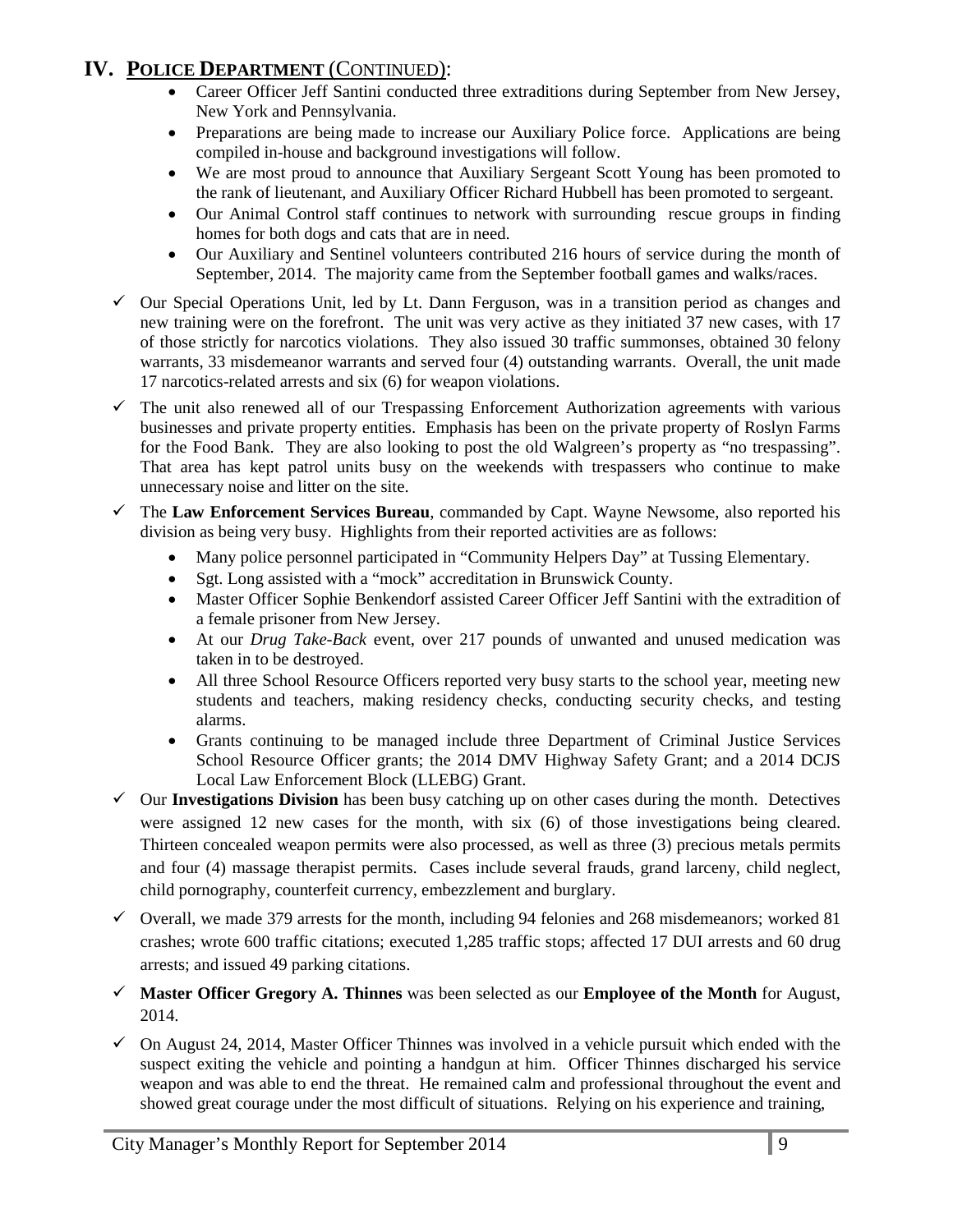# **IV. POLICE DEPARTMENT** (CONTINUED):

he was able to bring this incident to a positive conclusion, saving his life and possibly the lives of additional responding units.

 $\checkmark$  It is not often that any of us is called upon to make similar life or death decisions. Fortunately, Greg was able to respond and react, disarming the threat without further incident. He protected himself and all of the innocent residents in this quiet neighborhood from a fleeing criminal. For this reason, Greg was the obvious choice to receive this month's *Employee of the Month Award*.

# **V. FIRE & EMS DEPARTMENT:**



#### **Total Fire Type Incidents: 95 (Total Fire Loss \$20,800): Total Patients transported: 206 (Total EMS incidents 272)**

*Fire units arrived on scene in less than 9 minutes on 100% of emergency incidents. (average response time 5:47 minutes)* 

*EMS units arrived on scene in less than 9 minutes on 99.2% of emergency incidents. U(average response time 5:15 minutes)*

| <b>Fire Division (number of incidents):</b> |   |                             |                            |              |                               |    |
|---------------------------------------------|---|-----------------------------|----------------------------|--------------|-------------------------------|----|
| <b>Fires</b>                                |   | <b>Hazardous Situations</b> |                            |              | Service calls and false calls |    |
| <b>Building Fire</b>                        | 3 | <b>Electrical Problem</b>   |                            | 3            | Good Intent Calls             | 23 |
| Dumpster/Trash Fire                         | 1 | Power Line Down             |                            |              | <b>Public Service</b>         | 31 |
| Passenger vehicle Fire                      | 1 | Gas or Chemical leak/spill  |                            |              | Alarm Activation (no fire)    | 13 |
| <b>Outside Storage</b>                      | 1 | <b>Overheated Motor</b>     |                            | 2            | Child Seat installation       | 7  |
|                                             |   | Gas Leak (natural or LPG)   |                            | $\mathbf{2}$ | Smoke detector installation   |    |
|                                             |   | Hazardous Condition, other  |                            | 4            | Knox Box installation         |    |
| M/A to Chesterfield Fire                    |   | 5                           | M/A from Fort Lee Fire     |              |                               |    |
| M/A to Hopewell Fire                        |   |                             | M/A from Chesterfield Fire |              |                               |    |
| M/A First Responder Chesterfield EMS        |   | 5                           |                            |              |                               |    |
| M/A to Petersburg Fire                      |   |                             |                            |              |                               |    |
| M/A to Crater Regional HAZ-MAT              |   |                             |                            |              |                               |    |

| <b>EMS Division (number of patients treated)</b> |    |                             |    |                                    |    |
|--------------------------------------------------|----|-----------------------------|----|------------------------------------|----|
| Abdominal Pain                                   | 13 | Diabetic Hyperglycemia      |    | Poisoning/Drug Ingestion           | 3  |
| Airway Obstruction                               |    | Diabetic Hypoglycemia       | 2  | <b>Respiratory Distress</b>        | 12 |
| <b>Allergic Reaction</b>                         | 4  | <b>ETOH Abuse</b>           |    | Seizure                            |    |
| <b>Altered Mental State</b>                      | 6  | Fever/Hyperthermia          | 4  | Stroke/CVA                         |    |
| Back Pain                                        | 5  | G.I. Bleed                  |    | Substance/Drug Abuse               |    |
| Behavioral/Psychiatric                           | 3  | General Malaise             |    | Syncope/Fainting                   |    |
| Cardiac Arrest                                   | 2  | Headache                    |    | Traumatic Injury                   | 39 |
| Cardiac Rhythm Disturbance                       | 8  | Hypotension                 | 2  | Unconscious                        |    |
| <b>Chest Pain/Discomfort</b>                     | 22 | Nausea/Vomiting             | 4  | Weakness                           | 13 |
| Congestive Heart Failure                         |    | OB/Pregnancy (non-delivery) |    | Other                              | 52 |
| <b>COPD</b>                                      | 3  | <b>Obvious Death</b>        | 3  |                                    |    |
| Dehydration                                      |    | Pain                        | 23 |                                    |    |
| M/A to Petersburg EMS                            | 2  |                             |    | M/A received from Petersburg EMS   |    |
|                                                  |    |                             |    | M/A received from Chesterfield EMS |    |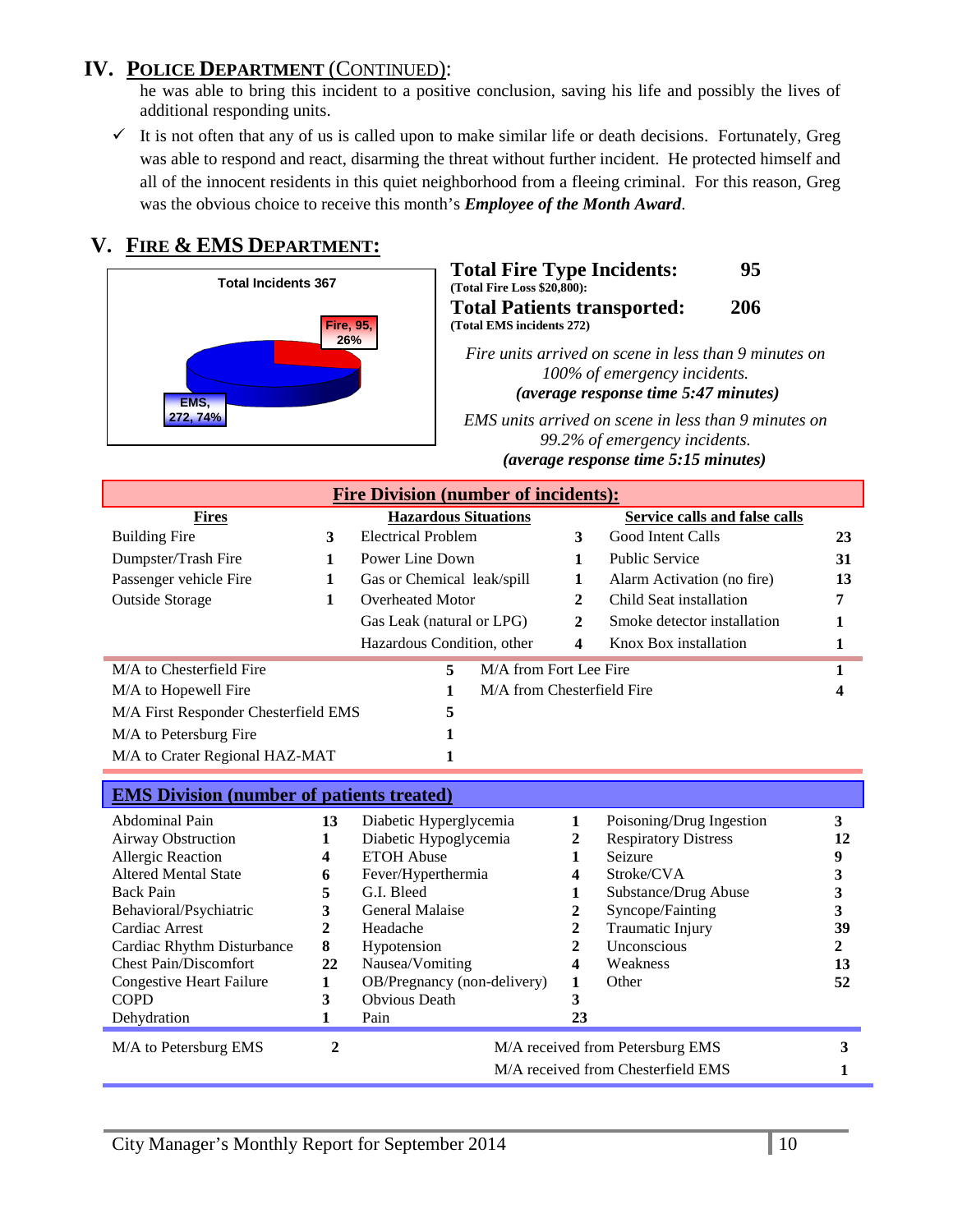# **V. FIRE DEPARTMENT** (CONTINUED):

| <b>EMS Transports (by facility)</b>    |     |          |  |  |  |
|----------------------------------------|-----|----------|--|--|--|
| Southside Regional Medical Center      | 168 | 81.55%   |  |  |  |
| John Randolph Medical Center           | 14  | $6.80\%$ |  |  |  |
| CJW Medical Center - Chippenham Campus | 13  | $6.31\%$ |  |  |  |
| <b>St. Francis Medical Center</b>      |     | 2.43%    |  |  |  |
| <b>VCU Health Systems</b>              |     | 2.43%    |  |  |  |
| Henrico Doctors' Hospital Forest       |     | $0.49\%$ |  |  |  |
| <b>Total:</b>                          | 206 | 100%     |  |  |  |

### **VI. FINANCE DEPARTMENT:**

**Finance -** Checks processed: 1,044

No alarm citations were processed during September.

**Purchasing** - 240 total purchase orders completed with 201 being processed by the purchasing and 39 departmental purchases being reviewed as compared to 269 being completed for the same period in 2013. In addition 138 check requests were prepared by departments which are not processed by Purchasing.

#### **Bids Issued/Opened during the month**:

- Invitation #14-070203-1029 Financial Advisory Services Sealed Bid issued July 16th with bids received Aug 1st. Interviews will be held and vendor will be under contract in October.
- Invitation #14-082202-1031- Library Periodicals Sealed Bid issued August 6th with bids received August 22nd. Bids were reviewed by Library staff & contract will be negotiated in October.
- Invitation #14-091902-1032 White Sand Court Pavement Repair. Sealed Bid issued September 3rd with bids received September 19th. Contract documents being reviewed by City Attorney.
- Invitation #14100102-1033 Right Turn Lane Extension at Temple Ave. Sealed Bid issued September 5th with bids received October 1st.

#### **Other Purchasing Activity:**

- Meeting held on warranty/punch list items Courthouse IT items.
- Issued PO for biannual structure safety inspection for City bridges.
- Issued PO for "cloud" document management system for the Police Department.
- Purchased mobile phone forensics system for Police Department.
- Informal Proposal issued for dugout design at Shepherd Stadium.
- Issued PO for Thermal Imaging Camera for Fire Department.
- Issued PO for truck lift for Fleet Maintenance Department.
- Emergency quote issued for sewer replacement at Danville Avenue & Lafayette Avenue

#### **Risk Activity:**

- A claim was filed for damage to an auto from rock thrown during City weed eating.
- A claim was filed for fall at Shepherd Stadium during the BIB tournament.

#### **Utility Billing:**

Bi-monthly Utility Bills Sent – 3,794 Delinquent Notices Sent – 761 or 21.1% with 84 cut off for nonpayment. Set off debt collected for September - \$0.

### **VII. HUMAN RESOURCES DEPARTMENT:**

# **Advertisements**

#### **Department Position**

| υτραι ιπιτιτ              |  |
|---------------------------|--|
| Fire & EMS/Communications |  |
| Public Works              |  |
| Public Works              |  |
| Office on Youth           |  |

Telecommunicator Public Works Technician **Utility Technician** Site Supervisor (Part-time)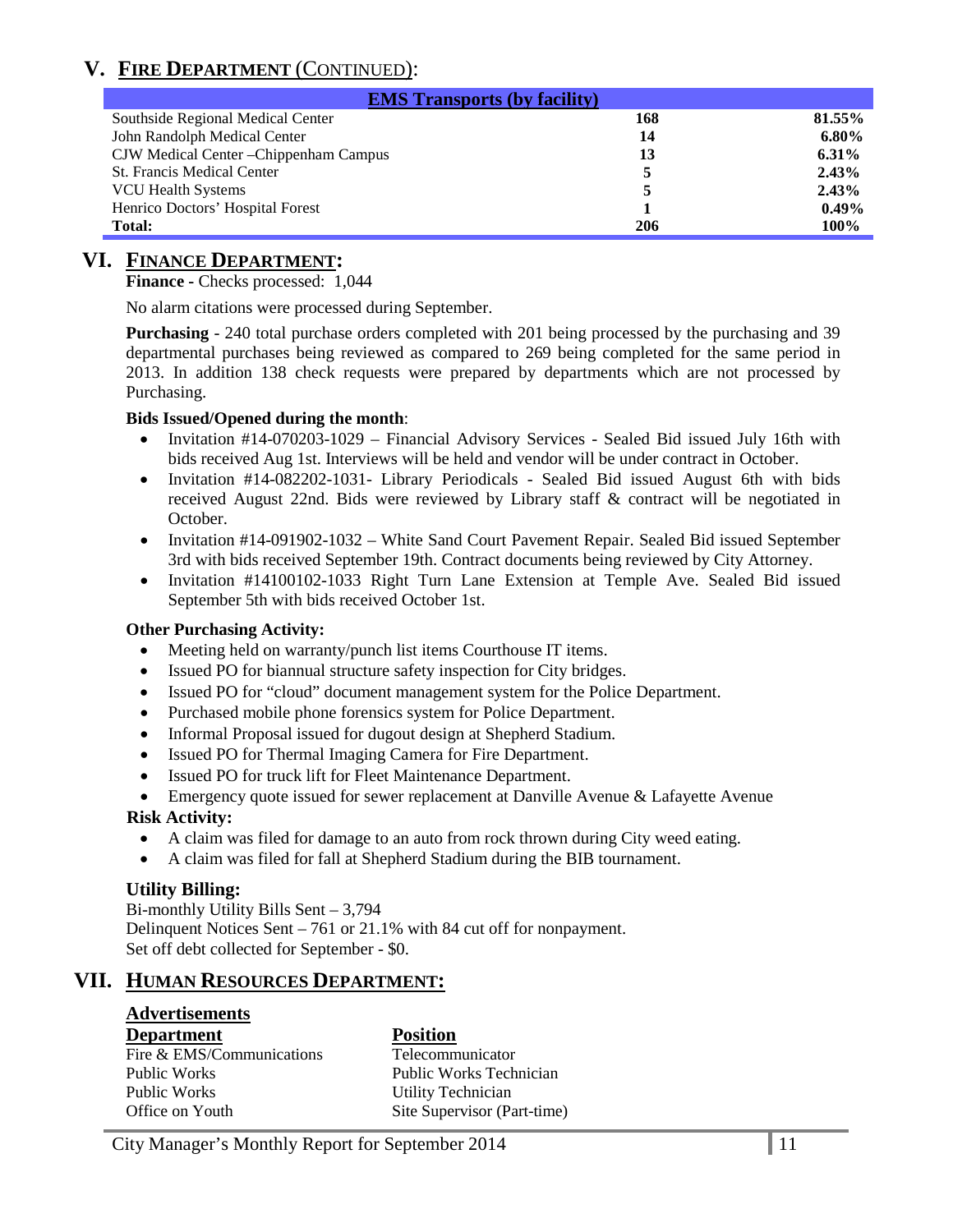### **VII. HUMAN RESOURCES DEPARTMENT** (CONTINUED)**: Applications & Testing**

|                             | <b>Total Applications</b> | Total Hits on Job        |
|-----------------------------|---------------------------|--------------------------|
| Position                    | Received                  | <b>Announcement Page</b> |
| Telecommunicator            | 230                       | 1.430                    |
| Public Works Technician     | 45                        | 514                      |
| <b>Utility Technician</b>   | 33                        | 419                      |
| Site Supervisor (Part-time) | 30                        | 355                      |

#### **Training**

 $\star$  New employees continue to complete required ICS and VML University training courses.

#### **Miscellaneous**

- $\star$  A system enhancement was released for the City's on-line application system, which created a more user friendly website for applicants. The enhancement contained a redesigned applications and status page, improved the jobseeker "Help" navigator, and updated browser capability.
- Participated in an International Personnel Management Association (Virginia Chapter) board meeting on September 12, 2014 to review and plan regional training and seminar events.
- $\star$  Attended the annual VML Insurance Programs Fall 2014 workshop on September 25, 2014 in Williamsburg, Virginia. Topics included: FMLA/ADA/WC regulations, sovereign immunity overview, crisis communications, and compensable/non-compensable workers' compensation claims.

#### **Worker's Compensation**

 $\lambda$  The following workers' compensation reports were filed during the month of August 2014:

| <u>Date</u> | Department    | Description of Injury                             |
|-------------|---------------|---------------------------------------------------|
| $09-10-14$  | Planning/Bldg | Small laceration to head during attic inspection. |
|             | Inspections   |                                                   |

### **VIII. INFORMATION TECHNOLOGY DEPARTMENT:**

 $\hat{x}$  The City's website, [www.colonialheightsva.gov,](http://www.colonialheightsva.gov/) had 64,844 page views in the month of September.

| Top fifteen sites visited after home page:                                                                                                                                                                                             | Top five countries after U.S.:                                                                                                                 |
|----------------------------------------------------------------------------------------------------------------------------------------------------------------------------------------------------------------------------------------|------------------------------------------------------------------------------------------------------------------------------------------------|
| Library<br>1.<br>2. Real Estate Records Search<br>3. City Employees Login<br>4. Animal Shelter<br>5. Departments<br>6. Police                                                                                                          | $\blacksquare$ India<br>Philippines<br>Brazil<br>$\bullet$<br><b>I</b> Canada                                                                  |
| 7. Yard Sales<br>8. Recreation & Parks<br>9. Records & Property Tax Maps<br>10. Education & Schools<br>11. Recreation Programs<br>12. Sports & Athletics<br>13. Online Bill Pay<br>14. Christmas Parade<br>15. Real Estate Assessments | ■■ United Kingdom<br>Top five regions after Virginia:<br>Maryland<br>North Carolina<br>District of Columbia<br>California<br><del>™</del> Ohio |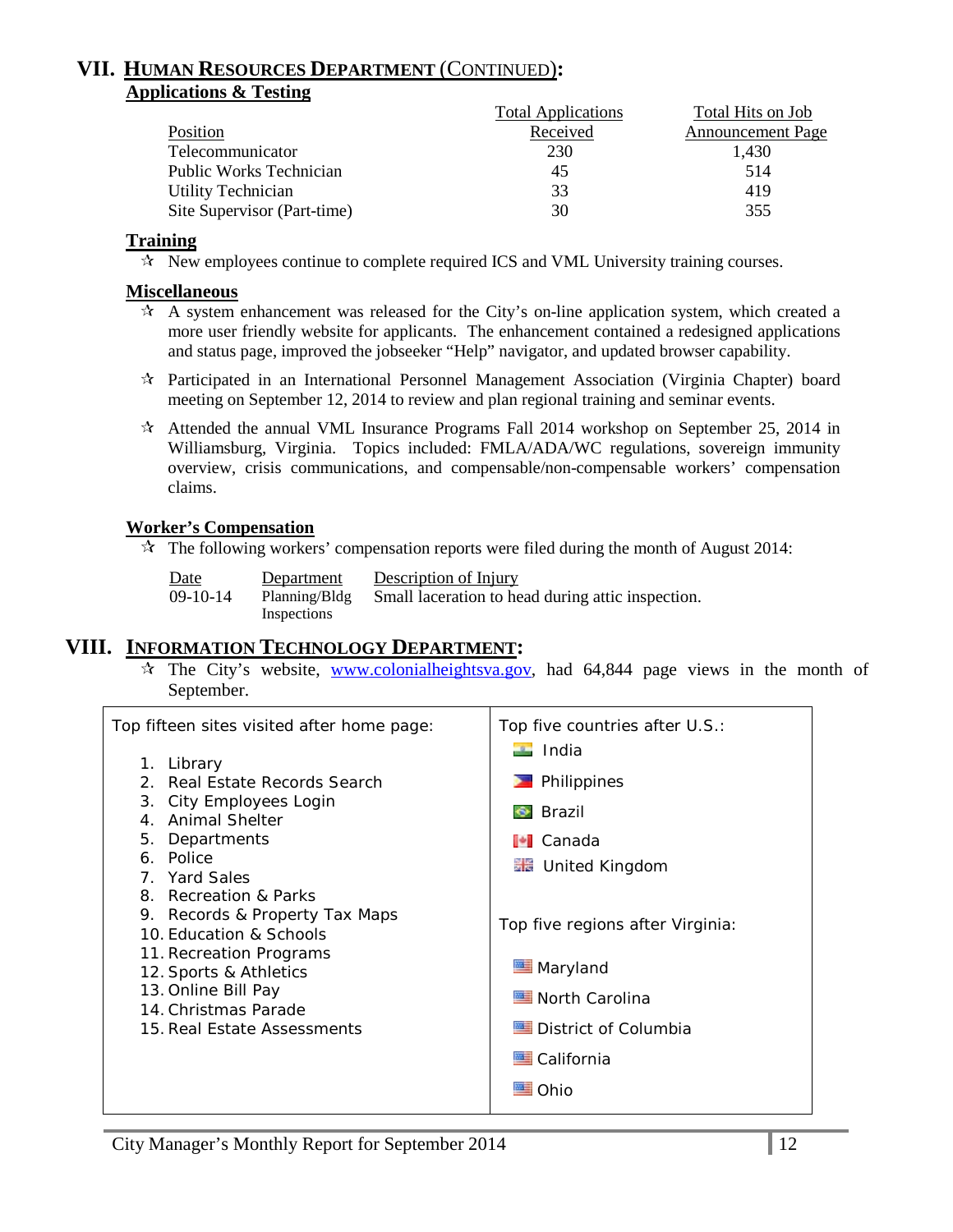# **VIII. INFORMATION TECHNOLOGY DEPARTMENT** (CONTINUED)**:**

- Citizens submitted and city staff processed 393 service requests and questions through the "Let Us Know" module during the month of September. The City of Colonial Heights' Facebook Page now has 3,500 fans and the City's Twitter account has 400 followers.
- $\star$  Proactive Information Management completed 63 hours of IT service and maintenance for City departments this month.

# **IX. LIBRARY:**

- $\approx$  The library staff circulated 17,362 titles in September.
- $\approx$  411 e-Books were downloaded, while 468 titles circulated on Kindles. There are now 836 residents using the library's e-book collections.
- $\approx$  The public computer center was used 2,074 times.
- $\approx$  The public iPad center was used 175 times.
- $\approx$  67 children participated in the Storytime program.
- $\approx$  The library's meeting rooms were used 74 groups.
- $\approx$  4,072 residents visited the Colonial Heights Virtual Library to retrieve 836 articles.
- $\approx$  192 residents registered for new library cards, and an average of 509 residents used the library each day.

# **X. RECREATION & PARKS DEPARTMENT:**

### **Recreation Division**

In September, the Recreation Division kicked off its Fall programs. Youth Fall Athletic programs began playing their schedules in early September to include Football/Cheerleading and Girls Fast Pitch Softball. Our Fall Adult Softball program also began play in September with a record number of teams registered. Our athletic fields hosted numerous tournaments and games to include youth and adult softball and youth soccer. Staff continues to make preparations for city events to include the Halloween in the Park and the Christmas Parade. The Teen Center also continues to see a rise in attendance on a daily basis.

| <b>Athletics</b><br>Adult Softball (Fall League) | 2014<br>29 teams | <u> 2013 </u><br>17 teams |  |
|--------------------------------------------------|------------------|---------------------------|--|
| <b>Youth Football Registration</b>               | 82               | 120                       |  |
| <b>Youth Cheerleading</b><br>Registration        | 75               | 66                        |  |
| <b>Fall Tennis Lessons</b>                       | 14               | 16                        |  |
| Girls Fast pitch Fall Ball                       | 31               | 28                        |  |

# **Parks-Horticulture-Buildings & Grounds**

- > Laid out and painted soccer fields at Soccer Complex.
- Placed trash cans, benches, and bleachers at all soccer fields at Soccer Complex.
- $\triangleright$  Moved goals onto soccer fields and anchored down.
- Painted football field, field hockey field and band practice field for High School as needed.
- $\triangleright$  Repaired damaged walls in Community Center.
- Aerated and top dressed fenced field at Soccer Complex.
- Constructed and installed safety walls on Skate Park ramp per VML insurance recommendation.
- Contracted two diseased trees removed at Health Department.
- > Contracted eleven trees at PSB / Government Complex sprayed for disease and insect infestation.
- $\triangleright$  Responded to maintenance issues at Animal Shelter, Public Safety Building, Dunlop Fire Station, Violet Bank Museum, Courthouse and Library.
- $\triangleright$  Trimmed crepe myrtles at sites.
- $\triangleright$  Trimmed hedges and spread pine tags at Library.
- $\triangleright$  Cleaned suckers of crepe myrtles on Temple Ave.
- $\triangleright$  Trimmed shrubs as needed at sites.
- Attended Beautification Committee meeting.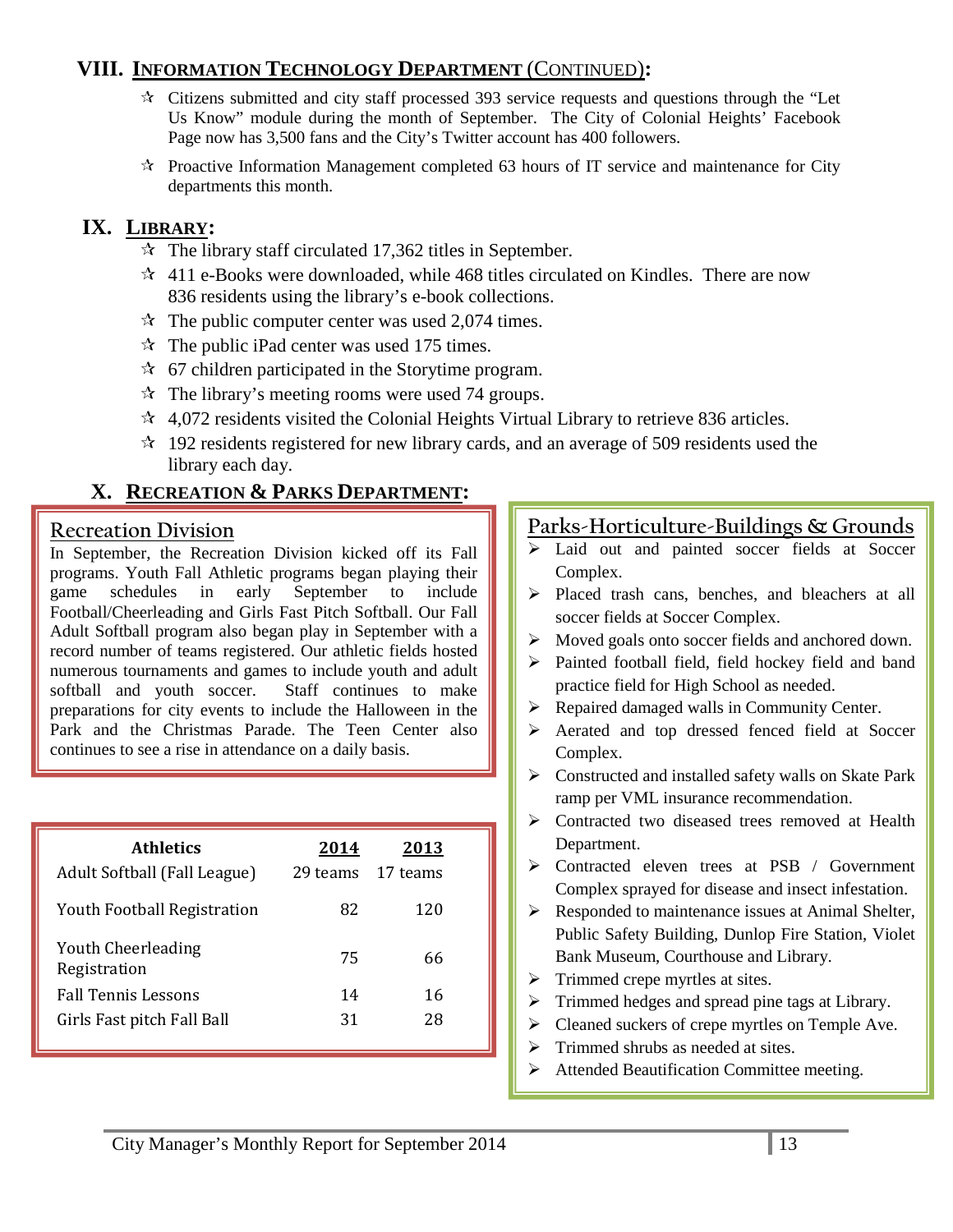# **X. RECREATION & PARKS DEPARTMENT** (CONTINUED)**:**

#### **Instructor Based Programs**

| Karate                       | 15    | 7     |  |
|------------------------------|-------|-------|--|
| <b>Belly Dancing</b>         | 2     | 6     |  |
| Cardio Blast + Strong        | 8     | 13    |  |
| Zumba                        | 11    | 16    |  |
| <b>Tots Playgroup</b>        | 13    | n/a   |  |
| <b>Drawing Class</b>         | 2     | n/a   |  |
| Middle School Dance          | 27    | 57    |  |
| <b>Youth Painting Class</b>  | 2     | 3     |  |
| <b>Facility Usage</b>        |       |       |  |
| <b>Community Room</b>        |       |       |  |
| Attendance                   | 1,020 | 1,171 |  |
| <b>Community Room</b>        |       |       |  |
| Reservations                 | 26    | 25    |  |
| <b>Pavilion Attendance</b>   | 2,650 | 2,385 |  |
| <b>Pavilion Reservations</b> | 37    | 39    |  |
| Field Attendance             | 2,850 | 1,940 |  |
| <b>Field Rentals</b>         | 50    | 42    |  |
| Teen Center Attendance-      |       |       |  |
| <b>CHHS Students</b>         | 175   | 52    |  |
| Teen Center Attendance-      |       |       |  |
| <b>CHMS Students</b>         | 588   | 265   |  |
|                              |       |       |  |

# **Violet Bank Museum**

|                   | 2014 | 2013 |
|-------------------|------|------|
| <b>Attendance</b> |      |      |

- Distributed brochures to area venues
- Daily tours<br>• Program pr
- Program preparation<br>• Donations: \$205
- Donations: \$205<br>• Received visitors
- Received visitors from the international countries of Chili and Canada
- Received visitors from Virginia, Washington State, California, New York, Tennessee, Florida, New Jersey, Texas, Connecticut, Washington D.C. and Maryland

# **AGENCY ON AGING**

| <b>Activities</b>                    | 2014 | 2013 |  |
|--------------------------------------|------|------|--|
| AARP                                 | 32   | 28   |  |
| Bingo in Center                      | 64   | 90   |  |
| <b>Bowling</b>                       | 256  | 288  |  |
| <b>Bridge-Party</b>                  | 68   | 64   |  |
| Bridge-Tournament                    | 120  | 112  |  |
| Crochet & Knitting                   | 48   | 82   |  |
| Golf at Prince George                | 600  | 480  |  |
| <b>Senior Advisory Board Meeting</b> | 6    | n/a  |  |
| Senior Club Meeting                  | 75   | 85   |  |
| <b>Senior Dance</b>                  | 128  | 108  |  |
| Sing A-Long                          | 48   | 42   |  |
| Sing-a-Long CH Health Care Ctr.      | 12   | 14   |  |
| Senior Club Board Meeting            | n/a  | 10   |  |
| Table Games                          | n/a  | 15   |  |
| Movie                                | n/a  | 14   |  |

| <b>Meals</b><br>Home Delivered Meals | 2014<br>15 | 2013<br>20 |
|--------------------------------------|------------|------------|
| Site Meals                           | 118        | 60         |
| <b>Transportation</b>                |            |            |
| Passengers                           | 87         | 59         |
| Total Miles                          | 3140       | 2372       |
| <b>Total Trips</b>                   | 571        | 453        |
| Wheelchairs                          | 30         | 40         |
| Volunteer Hours                      | 32         | 15         |
| Donations                            | \$192      | \$307      |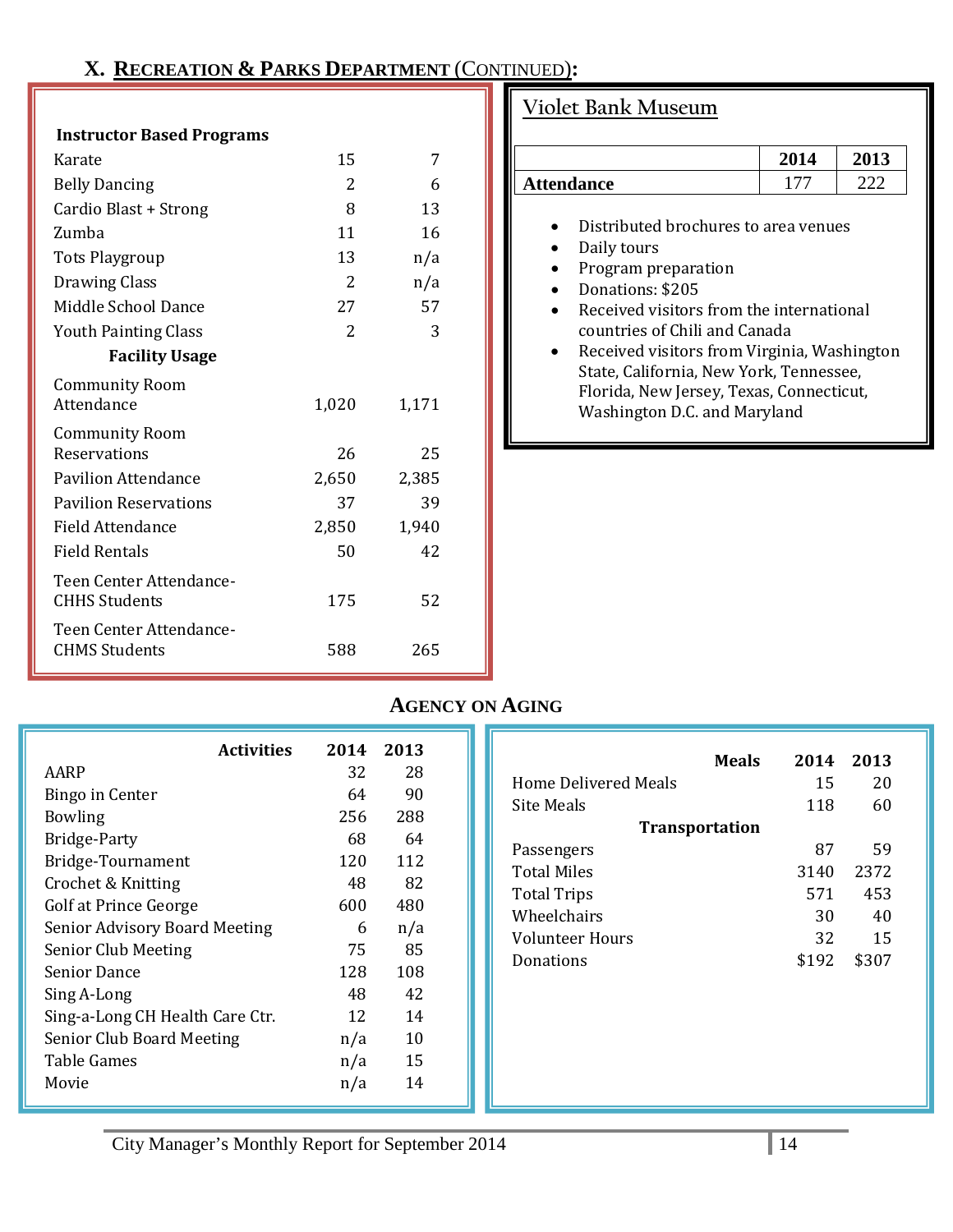# **X. RECREATION & PARKS DEPARTMENT** (CONTINUED)**:**

| <b>Awareness/Education</b>      |                |      |  |  |
|---------------------------------|----------------|------|--|--|
| <b>Flu Shots</b>                | 35             | 32   |  |  |
| <b>TRIAD</b>                    | 16             | 30   |  |  |
| <b>Wednesday Wellness</b>       | 14             | n/a  |  |  |
| <b>Classes</b>                  |                |      |  |  |
| Arrowhead Quilt Block Class     | 18             | 16   |  |  |
| <b>Bob Ross Video Class</b>     | 8              | 0    |  |  |
| Kay's Oil Painting              | n/a            | 20   |  |  |
| Gems by James (painting class)  | 24             | 0    |  |  |
| Faye Henderson Watercolor Class | 36             | 32   |  |  |
| Painters Group                  | 24             | 48   |  |  |
| Tap Dance-Advance               | 105            | 77   |  |  |
| Tap Dance-Intermediate          | 59             | 71   |  |  |
| <b>Watercolor Painting</b>      | 12             | 14   |  |  |
| Splash of Color Workshop        | 8              | 16   |  |  |
| <b>Sewing Class</b>             | 12             | 19   |  |  |
| Open Quilting                   | 68             | 48   |  |  |
| Quilting for the Vets           | 16             | 18   |  |  |
| <b>Fitness</b>                  |                |      |  |  |
| Cardio                          | 213            | 200  |  |  |
| <b>Floor Exercises</b>          | n/a            | 30   |  |  |
| <b>Sit Down Exercises</b>       | 298            | 254  |  |  |
| <b>Strength Training Class</b>  | 177            | 124  |  |  |
| Tai Chi                         | 25             | 36   |  |  |
| Tennis                          | $\overline{4}$ | n/a  |  |  |
| Yoga                            | 91             | 54   |  |  |
| Walking                         | 12             | n/a  |  |  |
| <b>Trips</b>                    |                |      |  |  |
| <b>Quilting Trip</b>            | n/a            | 8    |  |  |
| Riverside                       | 26             | n/a  |  |  |
| Total                           | 2758           | 2772 |  |  |

# **XI. OFFICE ON YOUTH & HUMAN SERVICES:**

### **Youth Advisory Council Activities**

- 15 YAC Members Attended September Meeting, Welcomed 1 Guest
- 3 YAC Officers and Advisor Met to Plan for Monthly Meeting

### **Youth Service Commission**

• No monthly meeting; attended Boards & Commissions recognition event.

### **Kids' After School Program**

- Began in 3 of 4 schools on September 8, 2014. Current enrollment is 66.
- Volunteers-  $VSU=32$ , community=2
- Interns-3 and work-study students 8

### **Substance Abuse Prevention Activities**

• 11 teens received Virginia ABC, VASAP, Drive Smart Virginia, Geico Insurance, MADD, AAA, State Police information at driver's licensing ceremony.